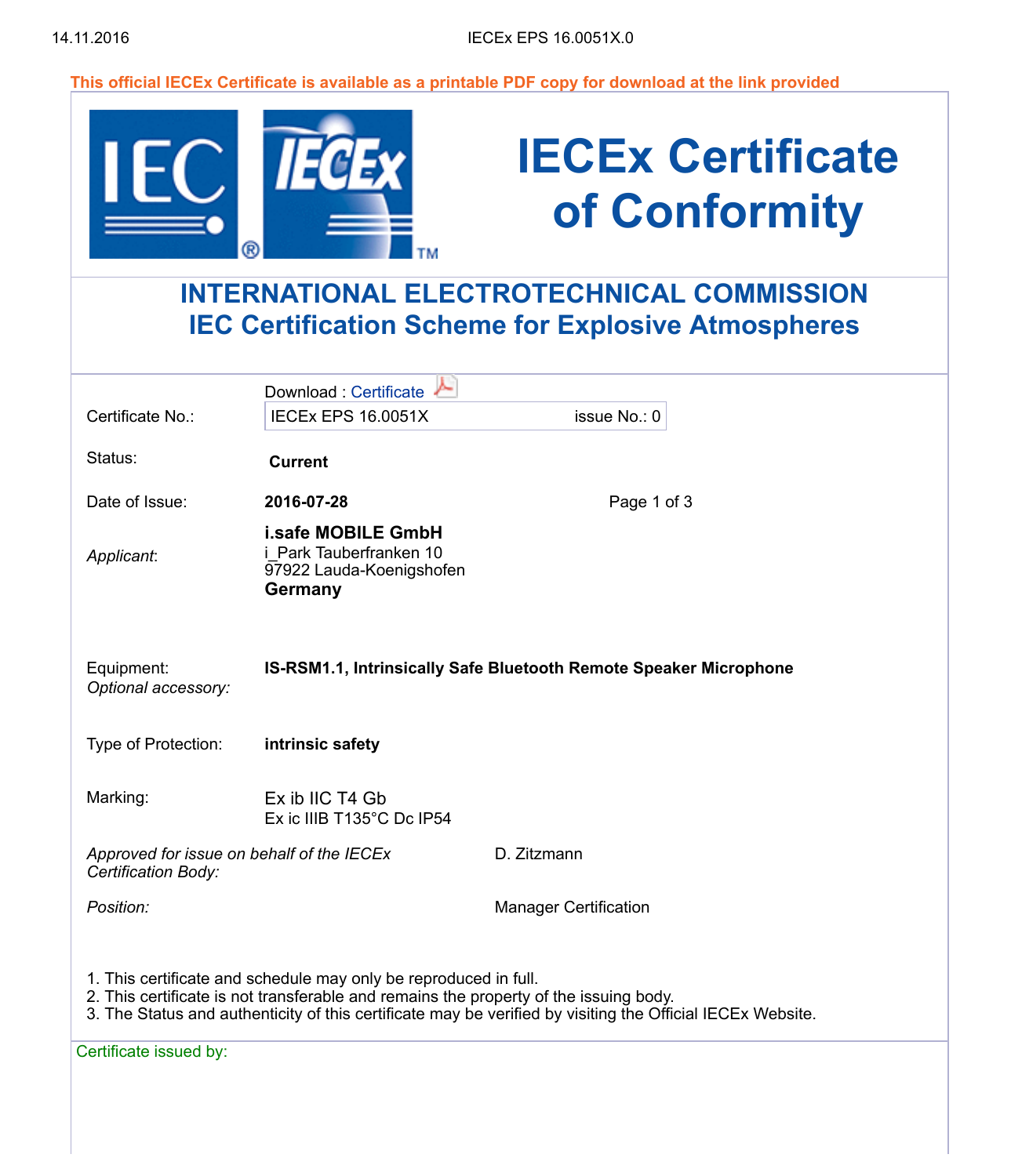



# IECEx Certificate of Conformity

Certificate No.: IECEx EPS 16.0051X

Date of Issue: 2016-07-28 Issue No.: 0

Page 2 of 3

Manufacturer:

i.safe MOBILE GmbH i Park Tauberfranken 10 97922 Lauda-Koenigshofen Germany

Additional Manufacturing location(s):

This certificate is issued as verification that a sample(s), representative of production, was assessed and tested and found to comply with the IEC Standard list below and that the manufacturer's quality system, relating to the Ex product covered by this certificate, was assessed and found to comply with the IECEx Quality system requirements. This certificate is granted subject to the conditions as set out in IECEx Scheme Rules, IECEx 02 and Operational Documen as amended.

### STANDARDS:

The electrical apparatus and any acceptable variations to it specified in the schedule of this certificate and the identifie documents, was found to comply with the following standards:

| IEC 60079-0 : 2011<br>Edition: 6.0  | Explosive atmospheres - Part 0: General requirements                          |
|-------------------------------------|-------------------------------------------------------------------------------|
| IEC 60079-11 : 2011<br>Edition: 6.0 | Explosive atmospheres - Part 11: Equipment protection by intrinsic safety "i" |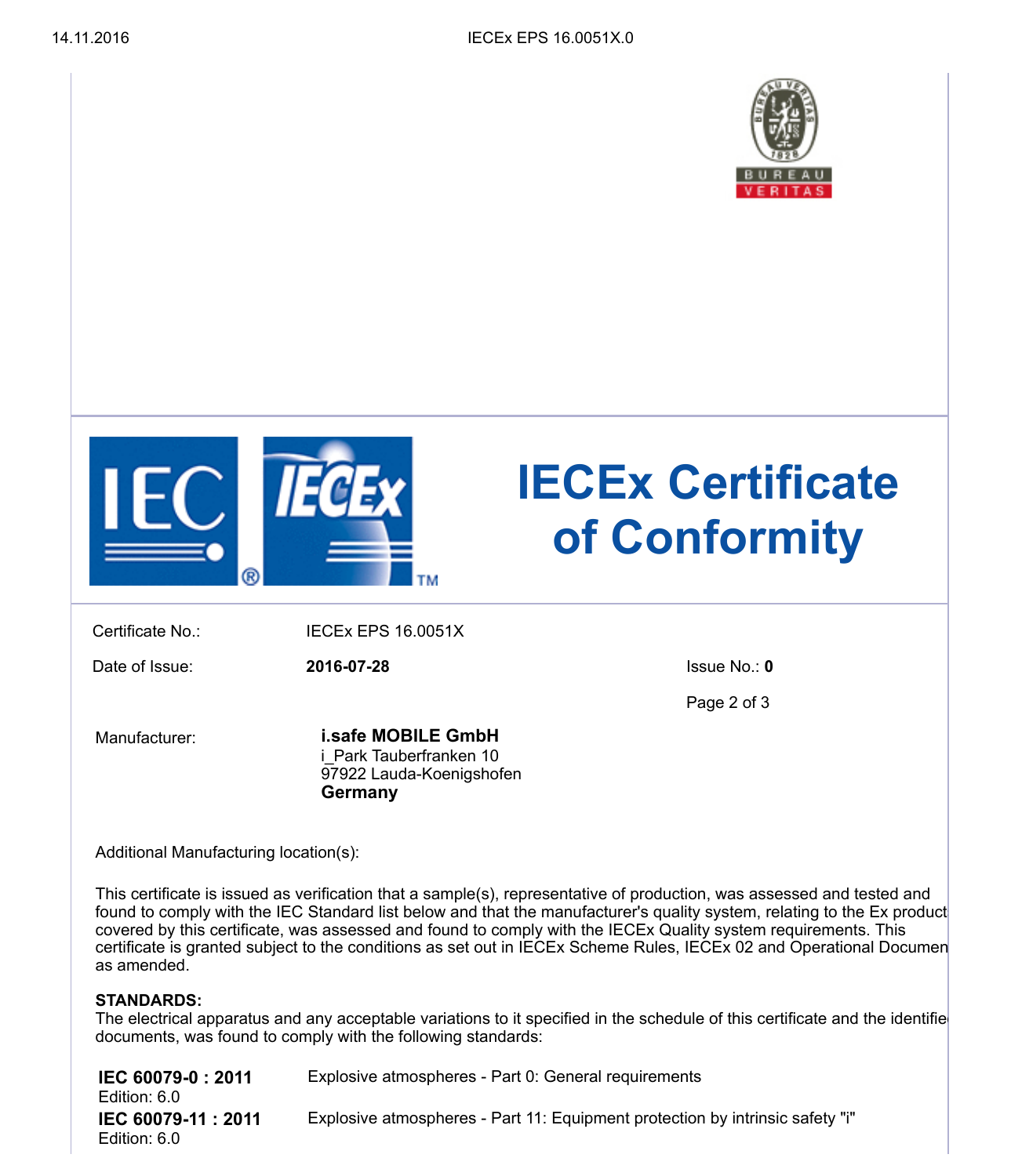This Certificate does not indicate compliance with electrical safety and performance requirements other than those expressly included in the Standards listed above.

#### TEST & ASSESSMENT REPORTS:

A sample(s) of the equipment listed has successfully met the examination and test requirements as recorded in

Test Report: [DE/EPS/ExTR16.0051/00](javascript:void(0);)

Quality Assessment Report:

[DE/EPS/QAR12.0003/03](javascript:void(0);)



# IECEx Certificate of Conformity

Certificate No.: IECEx EPS 16.0051X

Date of Issue: 2016-07-28 Issue No.: 0

Page 3 of 3

**Schedule**